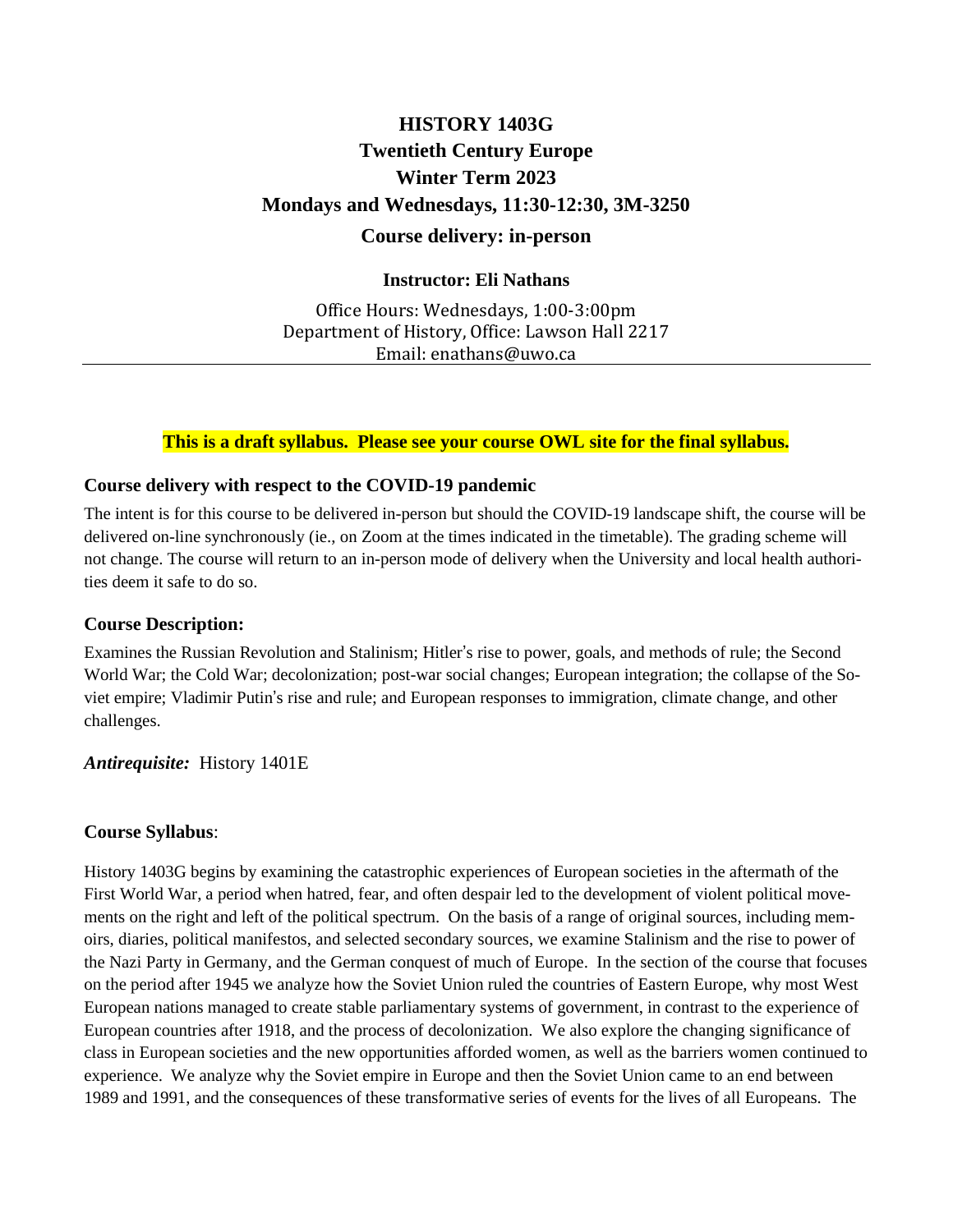final section of the class examines more recent developments, including European responses to migration within and from outside of Europe; the challenges posed to the European Union by the debt crises of several nations; the rise of right-wing populist parties hostile to immigration and the European Union; the exit of Britain from the European Union; the development of an illiberal regime in Hungary; the radicalization of a small percentage of Muslims living in European nations; European responses to climate change; and Vladimir Putin's rise to power and rule, including the Russian invasion of Ukraine and the Ukrainian and European responses to this invasion.

*Learning Outcomes.* Students who pass this class will be able to:

Explain the causes and consequences of, and relationships between, key events and processes in twentieth century European history;

Evaluate primary sources, by showing that they understand the arguments made, the goals particular claims were meant to achieve, how these goals reflected the positions and experiences of the authors, the historical contexts in which documents were composed, and the larger historical significance of the sources;

Construct an analytic, logical, and clear historical argument in an essay that is based on a critical reading of assigned secondary sources and that correctly cites the sources used; and

Formulate concepts and ideas orally, and to respond in clear and constructive ways to comments made and questions posed in a discussion of complex historical subjects.

### **Course Materials**:

To be purchased:

KOVALY, HEDA MARGOLIUS, *Under a Cruel Star. A Life in Prague 1941-1968* (New York: Holmes & Meier, 1997)

The principal secondary reading for the course consists of the lecture notes available on-line on the course website (owl.uwo.ca) in the "Weekly Assignments" section of the website. Other materials are found in the Resources section of the course website. A coursepack with these documents may be purchased at the Western bookstore in the basement of UCC. The assigned weekly readings will be discussed in tutorial and will be the basis for one part of the final examination.

Because the lecture notes in themselves amount to a textbook, the purchase of a separate textbook is not required. However, some students may find it helpful to supplement the lecture notes with readings from R.R. Palmer's *A History of Europe in the Modern World*, 12th ed. (New York: McGraw-Hill, 2019). To help these students locate relevant readings, these are listed in the syllabus. Page numbers to the 11th edition are also given. *A History of Europe in the Modern World* is available in both physical and eBook form.

### **Methods of Evaluation:**

The final grade will be determined as follows:

| Weekly postings on tutorial readings: | 10% |
|---------------------------------------|-----|
| Tutorial participation:               | 10% |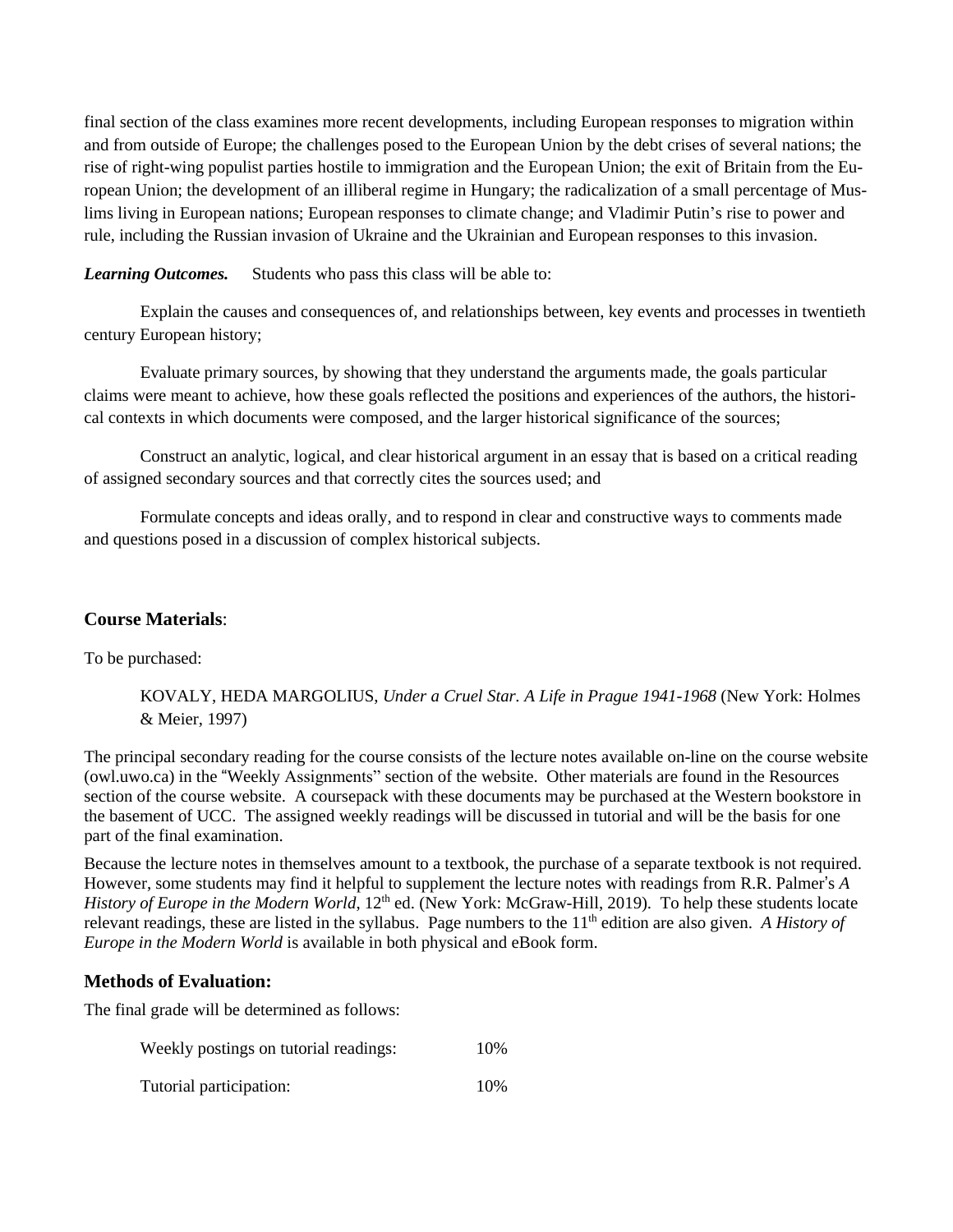### **Tutorial leaders will provide students with grades for tutorial participation and weekly postings for the first six weeks of the course by Friday, February 17th .**

Model essay outline and body paragraph due in tutorials in the first half of the course, as part of a structured effort to teach essay-writing skills: 5%

An essay of roughly 2500-3000 words in length that answers one of three possible questions, given below in this syllabus, on the basis of assigned sources (as well as other sources students may find themselves). This essay is due at midnight on Tuesday, March 7th; it should be uploaded to the Assignments section of the course OWL website by the due date. Please also bring a paper copy of the essay to lecture on Wednesday, March 8th, for the teaching assistant.

25%

One in-class quiz on Wednesday, February 15<sup>th</sup>. Students will be given one essay question, drawn from the list of two questions provided in this syllabus.

10%

Final examination to be held in the winter exam period. Before the end of the semester students will be given a list of essay questions from which the exam essay questions will be drawn. A model final exam is provided at the end of this syllabus.

40%

Students must pass the required written work in order to achieve a passing grade in the course. What this means is that the weighted average of the grades for the essay, the weekly response papers, and the writing exercises due in tutorial must be 50 or higher.

The lowest of the participation and response paper grades will be dropped when calculating the grade for the semester. This means that each student may miss one tutorial and one response paper without a penalty. All other absences from tutorials will be excused only on the basis of an accommodation request from the student's Academic Counseling Office. Response papers submitted after the start of the student's tutorial will not receive any credit; the response papers are designed in part to promote discussion in tutorial.

Essays that are late will be penalized one point per day, including weekends, on a hundred point scale. An essay received on Wednesday, March 8th, will be penalized one point. Essays that are submitted on Thursday, March 9th, will be penalized two points, etc. Submission takes place when the essay is recorded as received in the Assignments section of the course OWL website.

*Weekly Postings on Tutorial Readings.* Several days before most tutorial meetings the graduate student leading your tutorial, the Teaching Assistant (TA), will post on the tutorial website a question or questions about the readings assigned for the week. Students are required to post responses to these questions in the Tests & Quizzes section of the OWL website for their tutorial. These postings help provide a basis for discussion in tutorials. The lowest weekly posting grade for each semester will not be considered in determining the grade for the weekly postings for the semester. If no response was received for one week, that week's grade will, under this provision, not be included in the determination of the semester grade. All other weeks in which no posting was made will be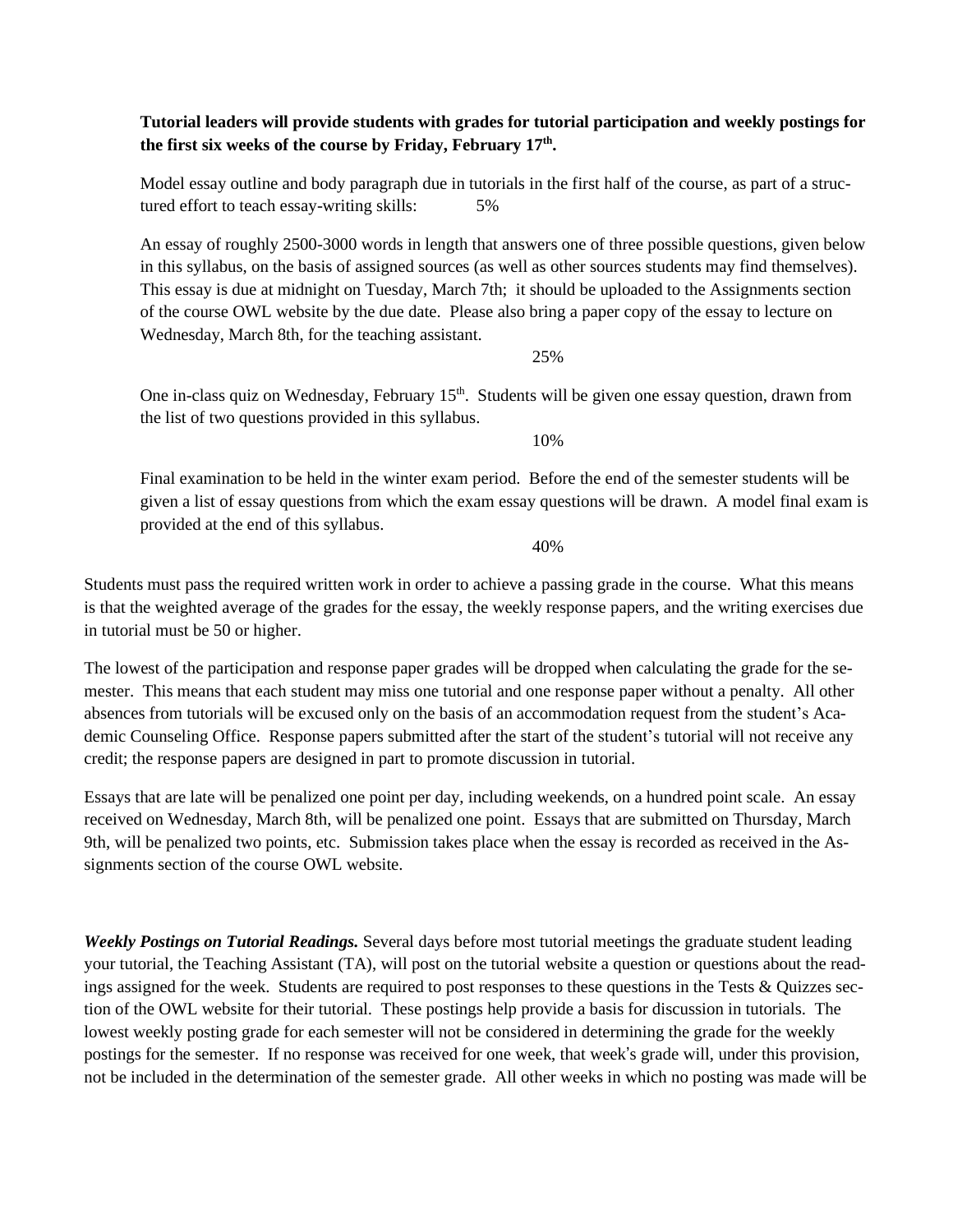assigned a zero, unless a request for an accommodation from an Academic Counselor is sent to the course director, a Self Reported Absence is submitted, or an accommodation is provided for other reasons by the course director. No questions will be posted with respect to the materials assigned in the first week of tutorials in January.

*Tutorial Participation.* Except as noted in the syllabus, tutorials will meet during weeks in which lectures are held. In tutorial the TA will lead discussions that will focus primarily on the interpretation of the assigned sources, all listed in the syllabus. **Please note that in tutorials discussions may focus both on the sources as**signed for the tutorial and also those assigned for the lecture during the week during which the tutorial **meets.** The TA will assess your participation and grade all written assignments. A passing grade for each meeting of the tutorial will require active participation in the tutorial; mere physical presence at a tutorial is not sufficient for a passing grade. The lowest weekly tutorial participation grade for each semester will not be considered in determining the grade for that semester. If a tutorial is missed during the semester the participation grade for this session will, under this provision, not be included in the determination of the semester grade. All other weeks in which a student is absent from a meeting of the tutorial will be assigned a zero, unless a request for an accommodation from an Academic Counselor was sent to the course instructor or an accommodation is granted for other reasons by the course instructor.

Students who must miss the weekly meeting of their tutorial are encouraged to attend one of the other tutorials. Please obtain the prior permission of the instructor to do so: there must be a compelling reason (unless the alternate tutorial you attend is also led by your TA - that can be arranged with the TA without consulting the instructor). Send your TA and the TA of the tutorial you will be attending advance notice by email of your intention to attend a different tutorial.

## *The essay due on March 7th:*

Students are required to write an essay on one of the following questions, using the sources indicated. Students may, but need not, conduct further research to assist them in writing the essay.

1. Why did the war in Algeria that took place between 1954-1962 lead to mutinies in the French army?

Alistair Horne, *A Savage War of Peace* (New York: Viking Press, 1977), 1-111, 165-207, 273-291, 330-339, 349- 460. (available at the Weldon Library reserve desk, and course reserves section of the stacks)

2. How did German Jews respond to persecution by the Nazi regime and by individual Germans between 1933 and 1939? Please consider the responses of both men and women, of children, and of the organized Jewish community.

Marion Kaplan, *Between Dignity and Despair. Jewish Life in Nazi Germany* (New York: Oxford University Press, 1998), 1-144. (available on-line through Western Libraries)

Michael Brenner, "Exclusion and Persecution," from Michael Meyer and Michael Brenner, *German-Jewish History in Modern Times*, Volume 4, *Renewal and Destruction* (New York: Columbia University Press, 1998), 197- 230. (available in the Resources section of the course OWL website)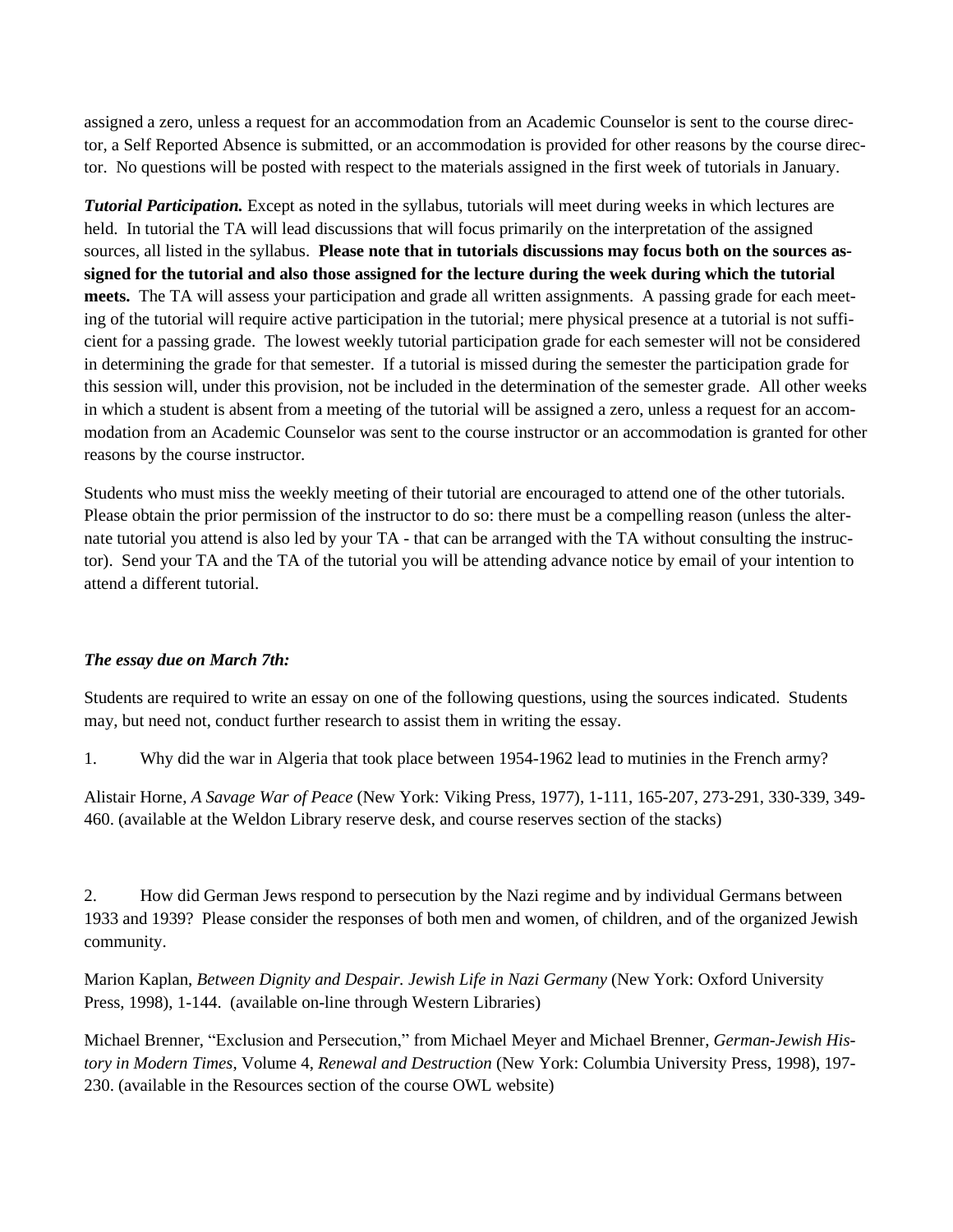3 What were the most significant factors that from 1945 through the 1990s promoted the equality of French women with men in various spheres of life, including the family, the workplace, political institutions, and more generally in the perceptions and self-perceptions of the French themselves? What were the most significant factors that inhibited the coming into being of greater equality?

Abigail Gregory and Ursula Todd, eds., *Women in Contemporary France* (Oxford: Berg, 2000). (available at the Weldon Library reserve desk, and course reserves section of the stacks)

Susan Foley, *Women in France since 1789. The Meanings of Difference* (Basingstoke: Palgrave Macmillan, 2004), 235-249, 255-273, 290—293. (available in the Resources section of the course OWL website)

Guidance in organizing and writing your essay, and with respect to the proper citation of historical sources, is found in the *Guide to Researching and Writing a History Essay*, accessible in the Resources section of the course website.

To submit the essay you must upload an electronic copy to the Assignments section of the course OWL website. Please also provide your TA with a paper copy of the essay. Please use Word or pdf formats. Note that plagiarism detection software licensed to Western University is used for textual similarity review. All papers submitted for such checking will be included as source documents in the reference database for the purpose of detecting plagiarism of papers subsequently submitted to the system.

## **Accommodation for missed tests/midterms:**

Students who miss the quiz or the final examination must obtain a request for an accommodation from an Academic Counseling Office to be permitted to take a make-up quiz or exam.

Make-up tests will be written at one of the Department of History make-up sessions. Dates for the make-ups will be listed on the Department of History website under [Important](https://www.history.uwo.ca/undergraduate/program_information/important_dates.html) Dates. There will be two make-up slots each term – students *must* write the make-up quiz or exam in one of these slots. Make-up tests may not be identical to the tests taken by other students in the class.

IMPORTANT: In the event the University moves to online learning make-up tests will take place online via OWL. The date for the make-up may differ from the date listed above.

No other make-up opportunities will be provided unless further academic consideration is granted by Academic Counselling. Students who fail to write a make-up test in a designated time slot will receive a grade of zero on that assessment.

Course professors may not be available to respond to questions during the make-up test slots.

### **Course Schedule and Readings:**

### **SCHEDULE of LECTURES, TUTORIALS, and READINGS**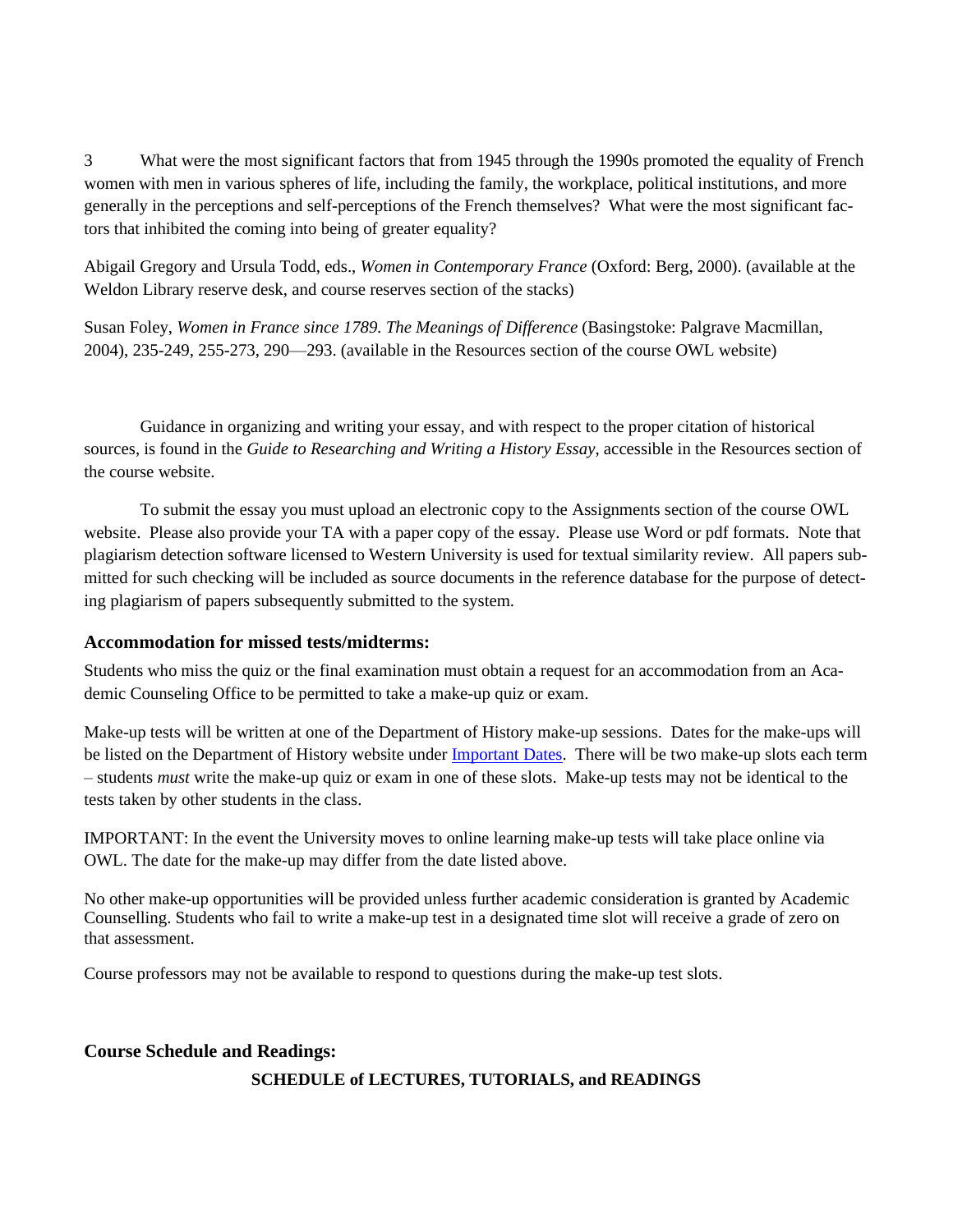**Please note that the section of the course OWL website entitled "Weekly Assignments" contains links to** lecture notes for each class, as well as to the assigned readings for the class and the tutorials, and also copies of the Power Point presentations used in the class. The lecture notes are required reading for the class; **they take the place of a textbook. Please read the lecture notes before each class.**

**Assignments from sources can also be found in the Resources section of the course website. Please note** that this is the main OWL website for the class. There is a separate OWL website for each student's tuto**rial. All tutorial readings are also found in the coursepack available for purchase at the Western bookstore.**

**Optional reading assignments for many classes are taken from the twelfth edition of R.R. Palmer's** *A His*tory of Europe in the Modern World. The page numbers of the eleventh edition of the Palmer textbook are **also given in brackets. Please note that the section numbering is the same for both editions.**

### **WEEK 1**:

1. Mon. 9 Jan. 2023 **Introduction: Europe at the start of the Twentieth Century**

### **2**. Wed. 11 Jan. **The Russian Revolution**

**Optional Reading:** Palmer et al., pp. 749-771 (sections 87-89) [Eleventh edition, 735-758].

**Assigned Reading (not optional):** Lenin, "The Proletarian Revolution and Kautsky the Renegade," pp. 372-5, 377-8.

Tutorials (9-13 Jan.): Introduction to the tutorials; examples of how to respond to the questions posed each week about the assigned readings. Discussion of the assigned selections from Lenin's attack on Kautsky. Discussion of the principles of writing a history essay.

## **WEEK 2: Based on the assigned readings for tutorial and the excerpts from the documentary** *Letters* from Karelia shown in class on Monday, each tutorial will construct an outline of an essay that answers the **following the question: "How did Soviet citizens react to Stalin's terror?"**

**3.** Mon. 16 Jan. **The Soviet Union, 1920-1939**

Optional Reading: Palmer et al., pp. 771-790 (sections 90-92) [Eleventh edition, 758-778]

4**.** Wed. 18 Jan. **The Peace Treaties and Europe in the 1920s**

**Optional Reading:** Palmer et al., pp. 738-748, 791-802, 823-834 (sections 86, 93, 94, 97) [Eleventh edition, 724-733, 779-790, 812-821]

Tutorials (16-20 Jan.): Diary of Andrei Stepanovich Arzhilovsky, from Veronique Garros, Natalia Korenevskaya, and Thomas Luhusen, *Intimacy and Terror. Soviet Diaries of the 1930s* (New York: New Press, 1995), 111-13, 128-33; Wolfgang Leonhard, *Child of the Revolution* (Chicago: Henry Regnery, 1958), 26-39. Based on these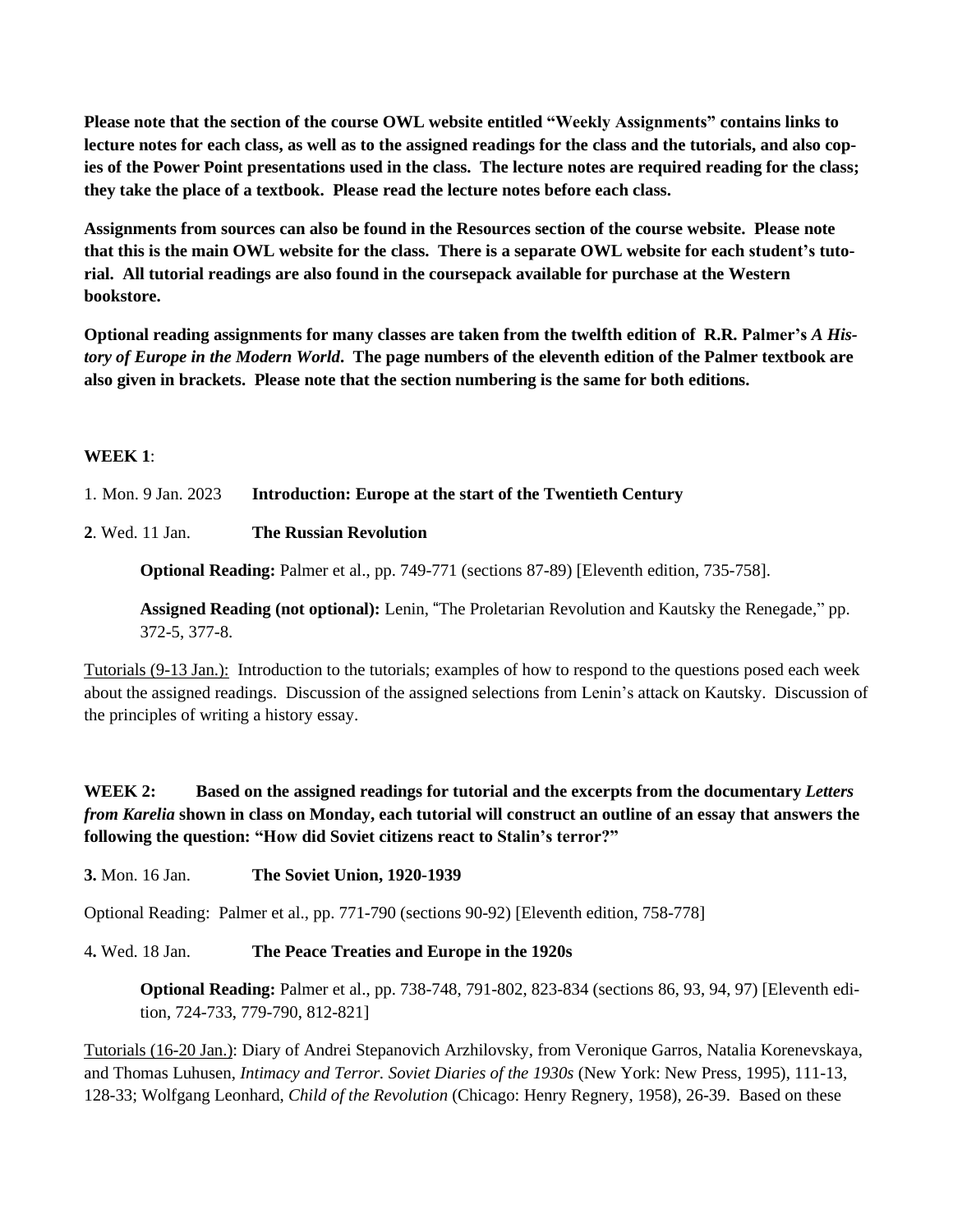assigned readings and the excerpts from the documentary *Letters from Karelia* shown in class on Monday, each tutorial will construct an outline of an essay that answers the following the question: "How did Soviet citizens react to Stalin's terror?"

**WEEK 3**: **Based on the assigned readings for lecture and for tutorial, students should bring to tutorial** an outline of an essay that answers the following the question: "How did Hitler appeal to young Germans, **and in particular boys, to support the Nazi government and him personally?"**

**5.** Mon. 23 Jan. **Fascism in Italy and the early years of the Nazi Party. The Great Depression**

**Optional Reading:** Palmer et al., pp. 814-822, 834-844 (96, 98, part of 99) [Eleventh edition, 802-810, 821-831]

**Assigned Reading (not optional):** Hitler, *Mein Kampf*, translated by Ralph Manheim (Boston: Houghton-Mifflin, 1943; first published in German in 1925-6), 36-65, 176-86.

## 6**.** Wed. 25 Jan **Nazi Germany, 1933-1939.**

**Optional Reading:** Palmer et al., pp. 844-854 (skip the historical interpretations and debates at p. 847) (part of section 99) [Eleventh edition, 831-841]

Tutorials (23-27 Jan.): Hermann Rauschning, *The Voice of Destruction* (New York: Putnam, 1940), 47-57; Alfons Heck, *A Child of Hitler. Germany in the Days when God wore a Swastika* (Frederick: Renaissance House, 1985), 8-31; Jost Hermand, *A Hitler Youth in Poland. The Nazis Program for Evacuating Children during World War II*, trans. by Margot Dembo (Evanston: Northwestern University Press, 1997), 46-56; Hossbach Memorandum, November 10, 1937. Discussion of the essay outlines.

## WEEK 4: Bring a model body paragraph for an essay to tutorial: see instruction for the tutorial, given **below, for details**

**7.** Mon. 30 Jan. **The Second World War**

**Optional Reading:** Palmer et al., pp. 865-888 (sections 101, 102) [Eleventh edition, 853-875]

## 8**.** Wed. 1 Feb. **Nazi Occupation Policies and Relationships with Allies and Satellite Regimes**

Tutorials (30 Jan.- 3 Feb.): Readings: Juergen Forster, "Operation Barbarossa as a War of Conquest and Annihilation," from *Germany and the Second World War,* Vol. 4, *The Attack on the Soviet Union* (Oxford: Clarendon Press, 1998), 481-5; Rolf-Dieter Mueller, "The Failure of the Economic 'Blitzkrieg Strategy,'"from *Germany and the Second World War*, Vol. 4, *The Attack on the Soviet Union* (Oxford: Clarendon Press, 1998), 1140-7, 1172-7. Write and bring to tutorial a body paragraph that might be part of an essay responding to the following question: "What role did the German army play in the starvation of millions of Soviet POWs and civilians following the German invasion?" The paragraph should begin with the following thesis sentence: "In the opening months of the attack on the Soviet Union the German army high command carried out Hitler's orders to seize foodstuffs for Germany and for the advancing army while knowing that the result would be mass starvation." Cite at least two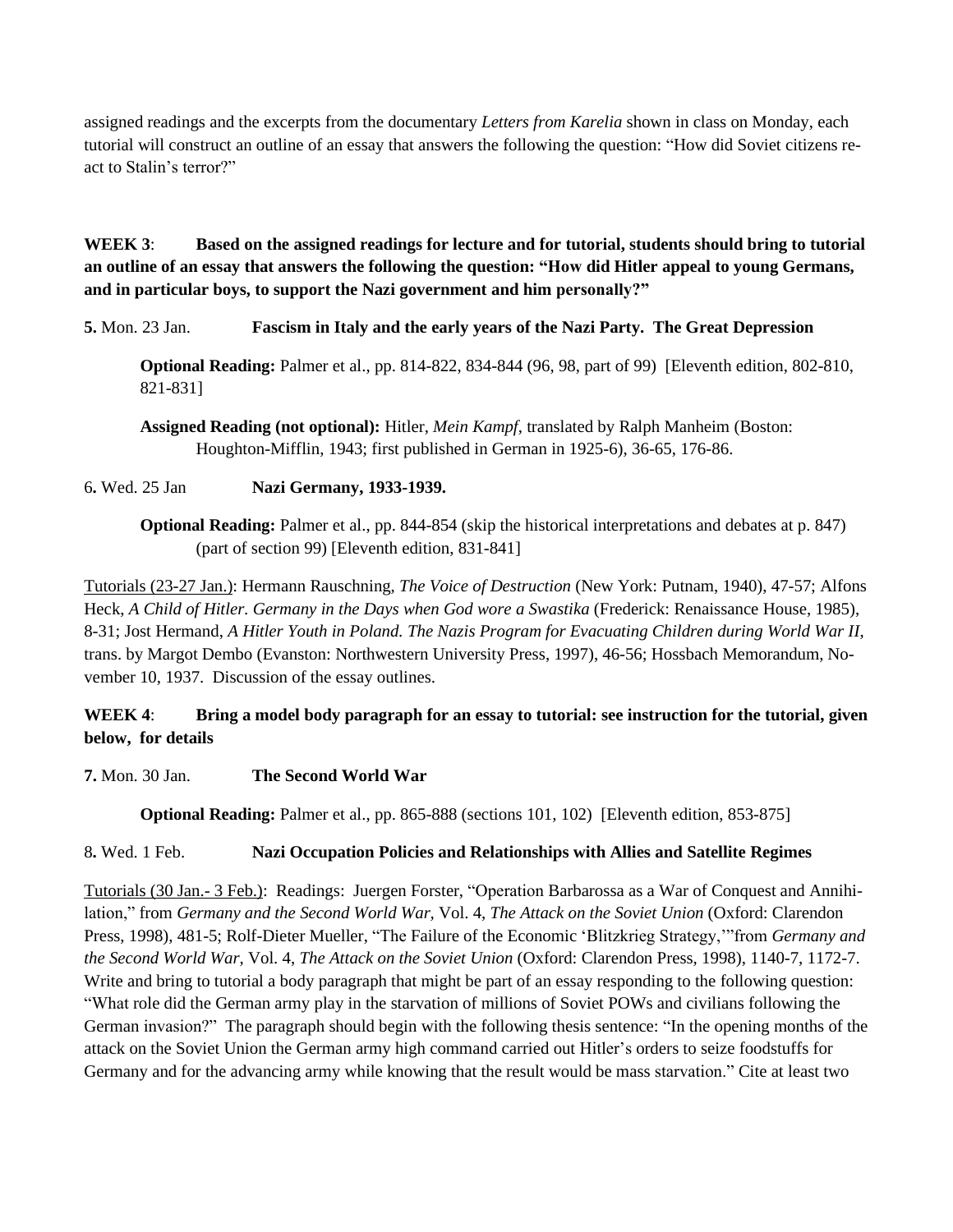pieces of evidence from the assigned sources, and create footnotes in the form described in the *Guide to Researching and Writing a History Essay*, found in the Resources section of the course website.

### **WEEK 5**:

### *9***.** Mon. 6 Feb. **Genocide**

**Assigned reading (not optional):** Saul Friedlaender, *The Years of Extermination: Germany and the Jews, 1939-1945* (HarperPerennial, 2007), 197-215, 261-8, 479-83.

10**.** Wed. 8 Feb. **Resistance. Preparation for quiz on Wednesday, February 16th**

Tutorials (6 Feb.- 10 Feb.): Extracts from the Diary of Captain Wilm Hosenfeld, from Wladyslaw Szpilman, *The Pianist, the Extraordinary Story of One Man's Survival in Warsaw, 1939-1945*, trans. by Anthea Bell (Toronto: McArthur and Co., 2003), 177-181, 193-208; Georg (Juergen) Wittenstein, Essay on the White Rose group, from John Michalczyk, *Confront. Resistance in Nazi Germany* (New York: Peter Lang, 2004), 196-207; Flyers of the White Rose group, from *Nazism, 1919-1945. A Documentary Reader,* ed. by J. Noakes and G. Pridham, Vol. 4, *The German Home Front in World War II* (Exeter, 1984), 457-9; Heda Margolius Kovaly, *Under a Cruel Star. A Life in Prague 1941-1968* (New York: Holmes & Meier, 1997), 1-51 (note: the Kovaly memoir must be purchased from the Western bookstore or on-line).

### **WEEK 6: In-class quiz on Wednesday, February 15th , during the lecture period**

**11.** Mon. 13 Feb. **The Cold War and the Division of Europe. The Soviet Union and Eastern Europe under Soviet Rule, 1945-1964**

**Optional Reading:** Palmer et al., pp. 889-908, 931-937 (sections 103, 104, 108) [Eleventh edition, 876- 895, 918-924]

12**.** Wed. 15 Feb. Quiz to be taken in-class, on one of the two questions given below - the instructor will choose which question will appear on the quiz.

**Why did Germans who opposed the Nazi regime fail to change its policies or to overthrow Hitler? Support** your response by reference to the assigned readings, the lecture notes, and the discussion in the lectures.

**To what extent did Lenin's attack on Kautsky follow the principles suggested in Hitler's discussion of prothepaganda in the section of** *Mein Kampf* **assigned for the class, although his position on the political spectrum was very different?**

No tutorials this week.

### **WEEK 7: 20-24 February Spring Reading Week (no classes, no tutorial meetings)**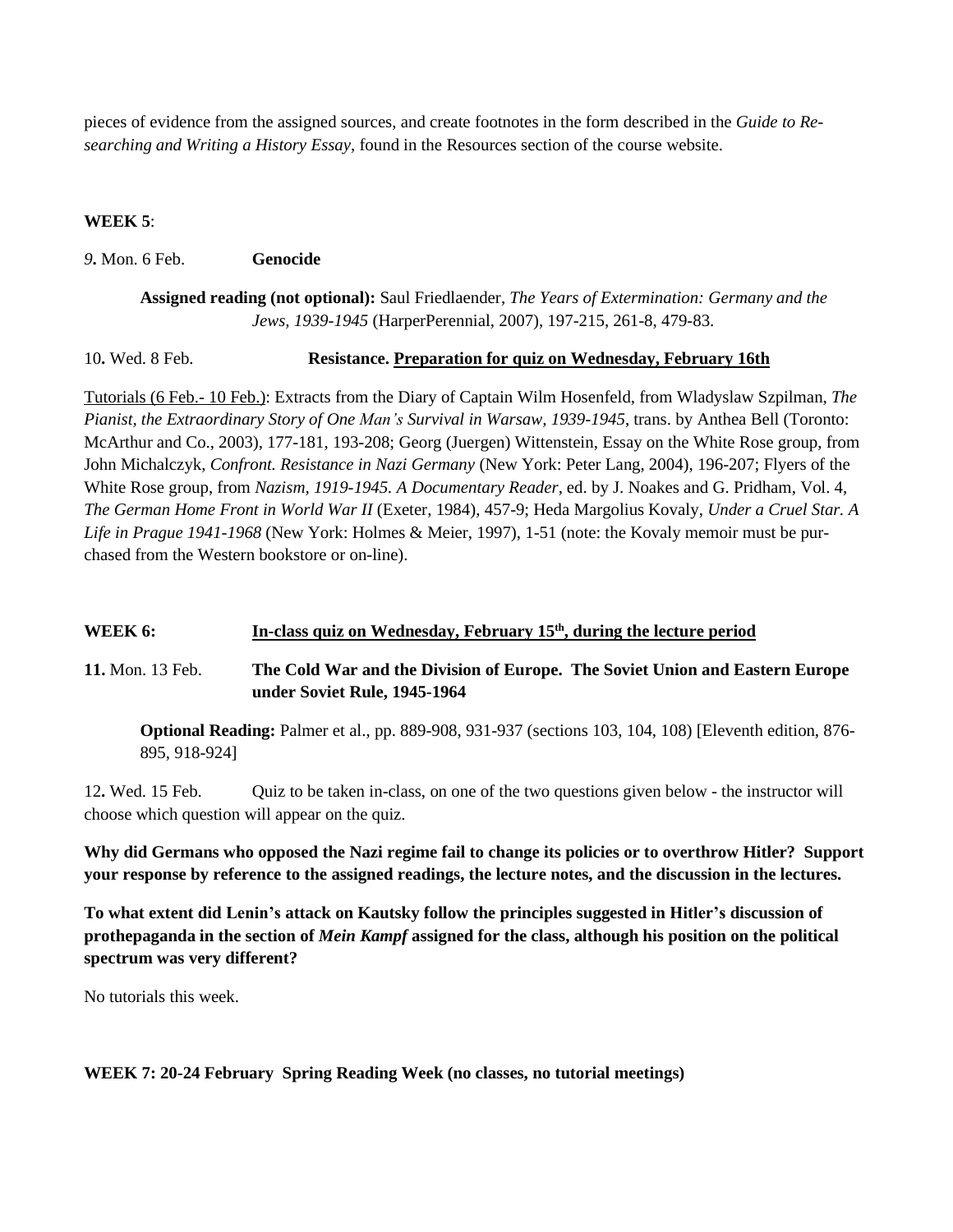#### **WEEK 8:**

## 13**.** Mon. 27 Feb. **Colonial Revolts against Britain, France, and the Netherlands in the Aftermath of World War II**

**Optional Reading:** Palmer et al., pp. 802-814, 939-970 (sections 95, 109-111) [Eleventh edition, 790- 801, 925-957]

### **14**. Wed. 1 Mar. **The Creation of West European institutions and the Integration of West Germany into the Western Alliance**

**Optional Reading:** Palmer et al., pp. 910-937 (sections 105-107) [Eleventh edition, 897-918]

Tutorials (27 Feb.- 3 Mar.): Nikita Khrushchev's "Secret Speech" of February 25, 1956 to the XXth Congress of the Communist Party of the Soviet Union, from *Khrushchev Remembers*, 559, 572-5, 578-89; Milovan Djilas, *The New Class. An Analysis of the Communist System* (New York: Praeger, 1957), 37-39, 46-7, 59-62; Heda Margolius Kovaly, *Under a Cruel Star. A Life in Prague 1941-1968* (New York: Holmes & Meier, 1997), 52-168.

## **WEEK 9: Final Essay due in the Assignments section of the course website by midnight on Tuesday, March 7th. Please also give a paper copy to your TA in the lecture on Wednesday, March 8th.**

### **15**. Mon. 6 Mar. **Social and Cultural Change in Postwar Western Europe**

**Assigned reading (not optional) :** Pierre Bourdieu, *Distinction. A Social Critique of the Judgement of Taste*, trans. by Richard Nice (Cambridge: 1986), 108, 110, 114-5, 177, 190, 214-5, 241, 243; Pierre Bourdieu, *Language and Symbolic Power*, trans. by Gino Raymond and Matthew Adamson (Cambridge, 1994), 97-8.

### 16**.** Wed. 8 Mar. **The Soviet Bloc and the Growth of Dissent, 1964-1986**

**Optional Reading:** Palmer et al., pp. 971-981 (section 112) [Eleventh edition, 959-970]

Tutorials (6 Mar.-10 Mar.): Zhores Medvedev, "The Legacy of Andrei Sakharov," *Index on Censorship* 3 (1990) 13-14; Natalia Rubinstein, "A People's Artist: Vladimir Vysotsky," *Index on Censorship* 7 (1986), 20-23; Heda Margolius Kovaly, *Under a Cruel Star. A Life in Prague 1941-1968* (New York: Holmes & Meier, 1997), 169-92.

#### **WEEK 10**

**17.** Mon. 13 Mar. **The Dissolution of the Soviet Empire in Eastern Europe and the Collapse of the Soviet Union**

**Optional Reading:** Palmer et al., pp. 999-1017 (sections 115-117) [Eleventh edition, 987-1005]

#### 18**.** Wed. 15 Mar. **The Yugoslav Civil Wars**

**Optional Reading:** Palmer et al., pp. 1024-32 (section 118) [Eleventh edition, 1011-1018]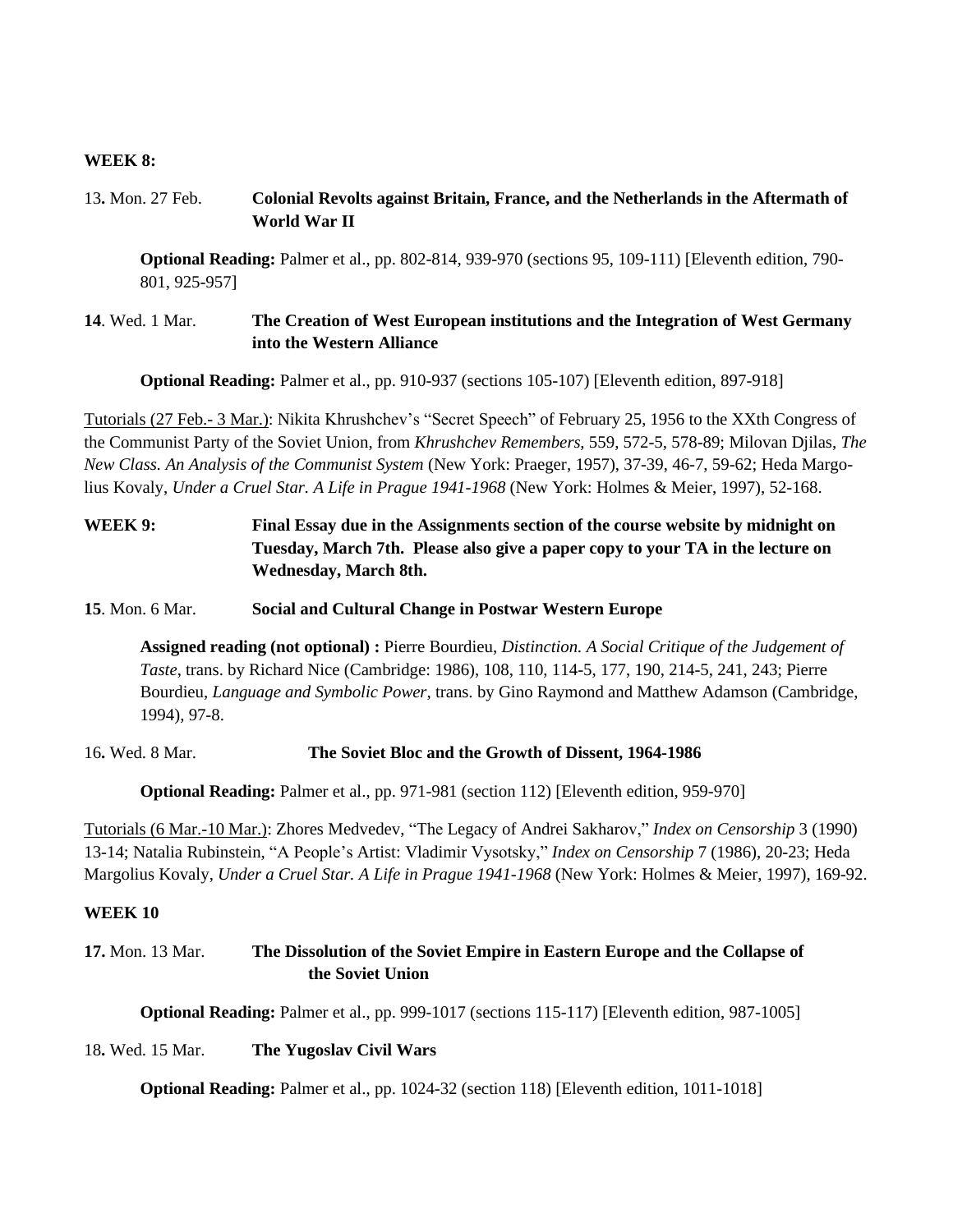Tutorials (14-17 Mar.): Svetlana Alexievich, *Secondhand Time. The Last of the Soviets* (Random House, 2016), 18-27; Jana Hensel, *After the Wall. Confessions from an East German Childhood and the Life that Came Next* (Public Affairs, 2008), 63-79.

### **WEEK 11:**

## **19.** Mon. 20 Mar. **The Yeltsin Era and the Rise to Power of Vladimir Putin**

**Optional Reading:** Palmer et al., pp. 1018-1024 (part of section 118) [Eleventh edition, 1005-1011]

**Assigned Reading (not optional):** Masha Gessen, *The Man without a Face. The Unlikely Rise of Vladimir Putin* (New York: Riverhead (Penguin), 2012), 48-53, 22-7, 36-42

### 20**.** Wed. 22 Mar. **Putin's Methods of Rule**

**Assigned Reading (not optional):** Karen Dawisha, *Putin's Kleptocracy. Who Owns Russia?* (New York: Simon & Schuster, 2014), 266-77, 285-91, 313-24, 340-50

Tutorials (20-24 Mar.): The Litvinenko Inquiry. Report into the Death of Alexander Litvinenko," January 2016, Chairman Robert Owen, 9-10, 13-25, 51-58, 227-44. The Report can be found at [https://webarchive.nationalarchives.gov.uk/20160613090324/https://www.litvinenkoinquiry.org/report](https://webarchive.nationalarchives.gov.uk/20160613090324/https:/www.litvinenkoinquiry.org/report)

Svetlana Alexievich, *Secondhand Time. The Last of the Soviets* (Random House, 2016), 454-61, 464-67.

### **WEEK 12:**

## **21.** Mon. 27 Mar. **The expansion of the European Union after 1990 and the challenges created by EU economic policies, rising levels of immigration from Africa, South Asia, and the Middle East, and Brexit.**

**Optional Reading:** Palmer et al., pp. 988-992, 1033-1040, 1045-1050 (parts of sections 113, 119, 120) [Eleventh edition, 977-981, 1019-1024, 1028-1032]

## 22**.** Wed. 29 Mar. **The growing attraction of the political right. Authoritarian methods of governments in Hungary and Poland.**

**Optional Reading:** Palmer et al., pp. 1034-1037 (part of section 119).

Tutorials (27-31 Mar.): Paul Lendvai, *Victor Orban* (Oxford University Press, 2017), 86-95, 101-7, 114-25.

### **WEEK 13:**

**23.** Mon. 3 Apr. **The European Union and Climate Change.**

**Optional Reading:** Palmer et al., pp. 1087-1090 (section 123) [Eleventh edition, 1069-1072]

### 24**.** Wed. 5 Apr. **Putin's war against Ukraine**

Tutorials (3 Apr.  $-7$  Apr.): Reading to be assigned.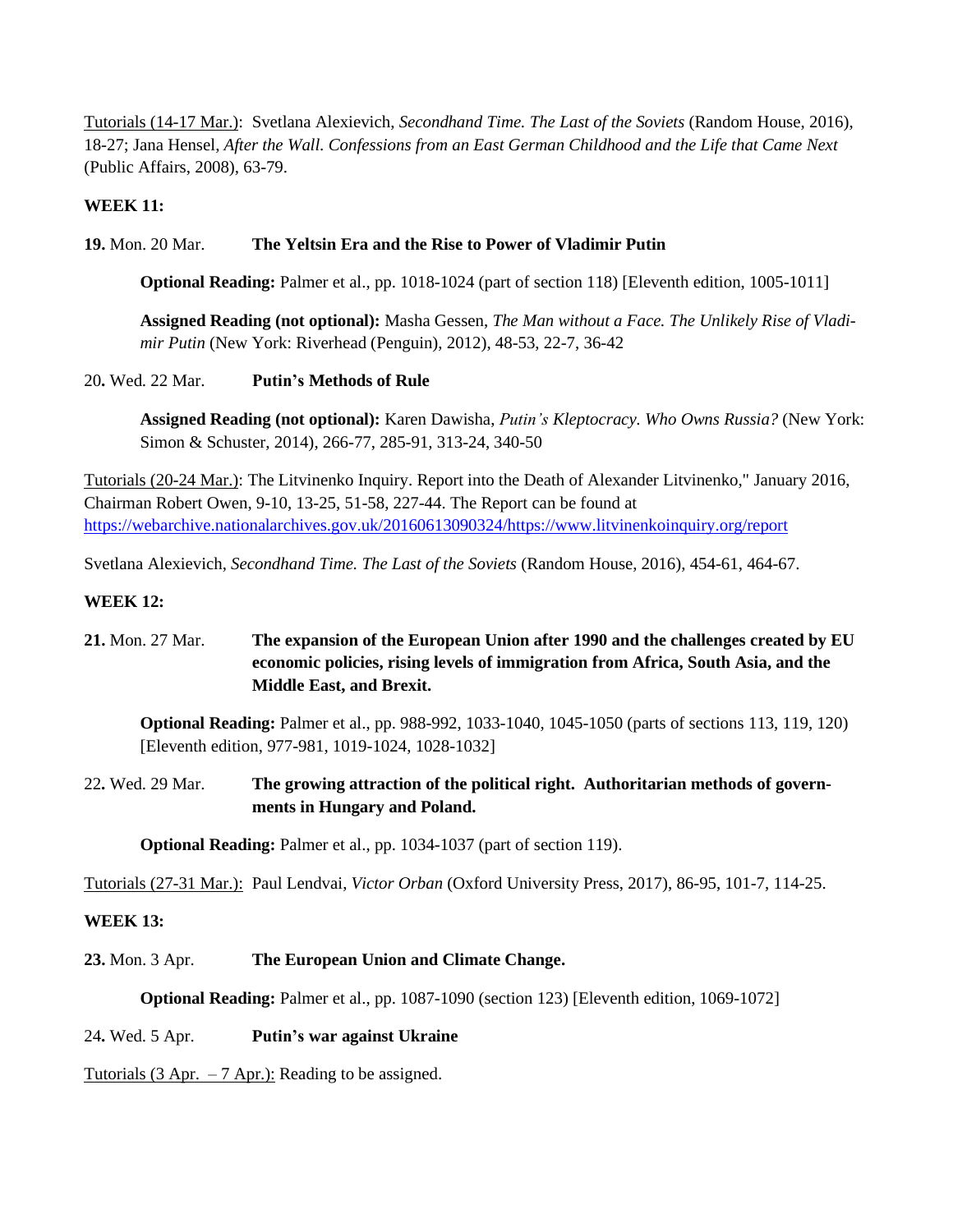#### **WEEK 14:**

**23.** Mon. 10 Apr. Open.

**No tutorials meet this week.**

## **FINAL EXAMINATION TO BE HELD ON-LINE IN THE FINAL EXAM PERIOD, ON THE DATE DE-TERMINED BY THE REGISTRAR**

**FINAL EXAMINATION The model examination below gives students a sense of the format of the final examination and examples of the kinds of essay questions and identifications they should expect. Students** will be given a list of essay questions in advance of the exam from which the questions that appear on the **exam will be drawn. Students are encouraged to prepare answers to questions before the exam. The exam** will be closed book and closed notes. No electronic devices of any kind may be used during the examina**tions.**

**The final examinations may contain some or none of the material found below:**

### **Model Final Examination**

You will have three hours for the examination. 80% of the examination grade will be based on the essays from the first part of the examination, and 20% will be based on the identifications. This is a closed book, closed notes examination. No electronic devices of any kind may be used during the examination.

### **1. Essay Questions. Answer any two of the following five questions (80% of the exam grade)**

## Grading of the essays will be based on the clarity, breadth, and logical development of the answer, and the **extent to which claims are supported by references to the materials assigned for the class.**

1. Compare the authoritarian regimes created by Vladimir Putin since his election as president of Russia in 2000 and by Victor Orban in Hungary since 2010. What are the most significant similarities and differences in the goals and methods of the two leaders? To the extent these goals and methods are different, how might these differences be explained?

2. What forces have held together the European Union and the institutions that preceded the EU (the European Economic Community and the European Community), and what interests, ideologies, and events have threatened their existence? Please consider the entire period between 1957 and 2021.

3. What lessons can one learn from Heda Kovaly's memoir, *Under A Cruel Star. A Life In Prague 1941- 1968*? You may consider both the lessons that Kovaly clearly wishes to teach, and others that reflect your own thoughts on the book. Please note that Kovaly is not interested only in suggesting the importance of certain personal qualities; she also wants to explain the various reasons why she and her husband and many idealists in her generation were attracted to Communism, and the reasons why Communism proved a bitter disappointment.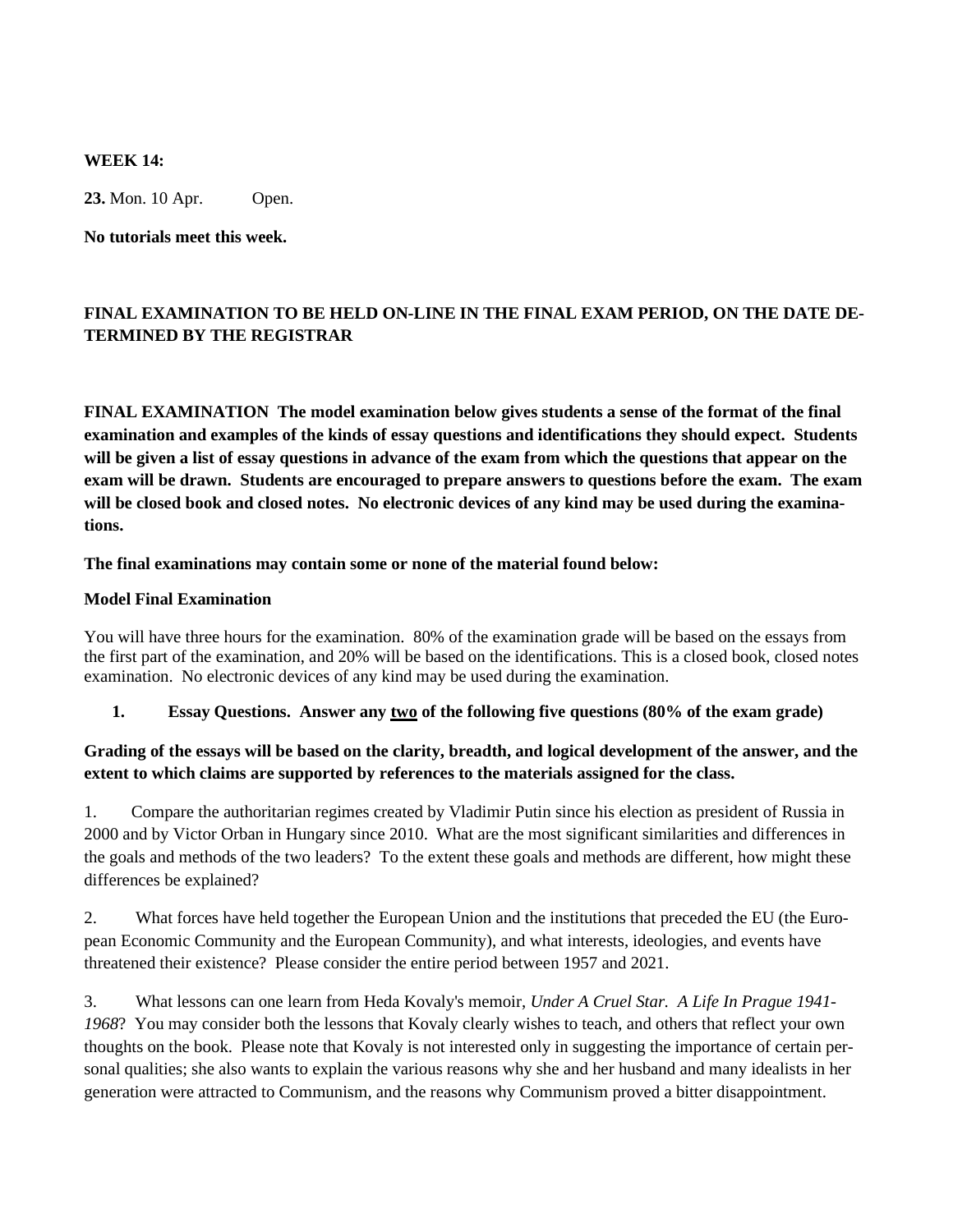4. What are the most important similarities and differences between the goals and methods of the leaders of Nazi Germany and of the Soviet Union under Stalin (so, roughly from1927 to 1953)? Please examine the ideology of each regime, the extent to which each government sought to remake the society it governed, the extent to which each relied on or tolerated existing institutions, as well as the role of terror and coercion in each state, which groups each regime identified as enemies, and the foreign policy objectives and policies of each regime.

5. How can one explain the dissolution of the Soviet empire in Eastern Europe, and then of the Soviet Union, between 1989 and 1991? Please consider not only the immediate causes, but also the long-term sources of weakness of the government of the Soviet Union, including its relationships with the different nations of the Soviet Union and of the Warsaw Pact, and with the countries of Western Europe and North America.

## **1. Identifications. Please respond to four of the following six identifications. If there are responses to more than four identifications, the four responses with the lowest grades will count. (20% of the exam grade)**

With respect to quotations describe: 1) who made the statement quoted; 2) when; 3) to whom (or for what **audience); 4) the meaning or meanings of the statement; and 5) the historical context and significance of the quotation (there may be multiple reasons for significance). In grading responses to quotations, correct** responses to the first three subparts of the response will be assigned one point; correct responses to subpart **four will be assigned two points; and correct responses to subpart five will be assigned two points.**

## **With respect to the name of an individual, explain the person**'**s historical influence and significance. With** respect to a phrase that refers to events or institutions, explain the historical significance of the events or **institutions to which the term refers.**

1."The receptivity of the great masses is very limited, their intelligence is small, but their power of forgetting is enormous. In consequence of these facts, all effective propaganda must be directed to a very few points and must harp on these slogans until the last member of the public understands what you want him to understand by your slogan. As soon as you sacrifice this slogan and try to be many-sided, the effect will piddle away . . . ."

## 2.The coup attempt of July 20, 1944

3."It is hardly possible for people to live for so many years as slaves in everyday contact with fascists and fascism without becoming somewhat twisted, without contracting a trace of that dry rot unwittingly and unwillingly. Usually, the reasoning went something like this: if, for the purpose of building a new society, it is necessary to give up my freedom for a time, to subsume something I cherish to a cause in which I strongly believe, that is a sacrifice I am willing to make. In any case, we are a lost generation. We all might have died uselessly in the camps. Since we did survive, we want to dedicate what is left of our lives to the future."

4."And that's why none of us ever even dreamed of inviting West German friends to go out with us and our parents. Our family bonds were too tenuous – they consisted of some sympathy and a large quantity of pity. We didn't attack our parents. We didn't ask what they had done in the past. We tried to defend them, the way you do when your little brother is teased by bullies at school."

## 5. Andrei Sakharov